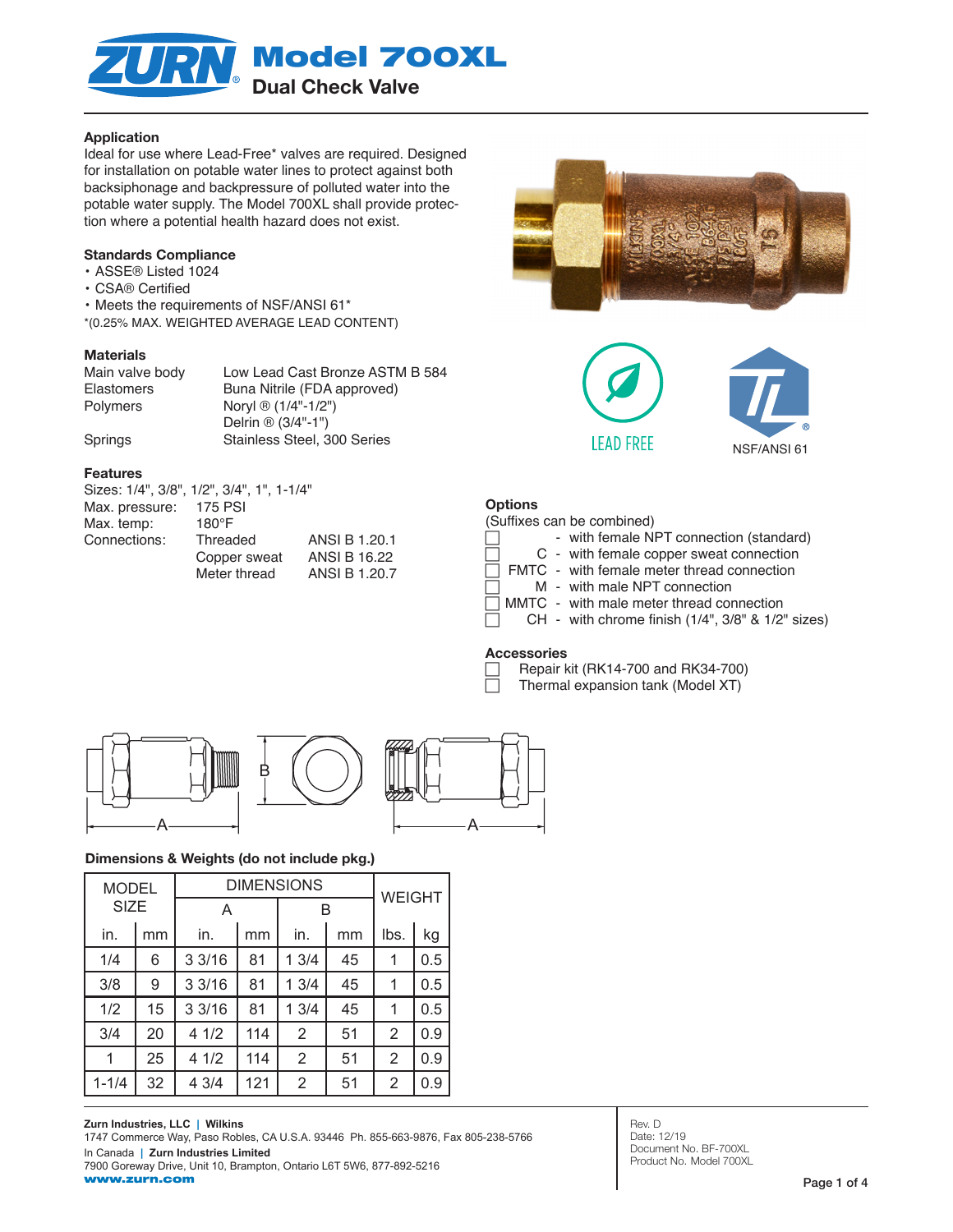## Model 700XL • Connections Legend

- $U =$  Indicates location of "union" connection
- FNPT = Female National Pipe Tapered Thread
- MNPT = Male National Pipe Tapered Thread
	- FC = Female Copper Sweat
- FMTC = Female Meter Thread Connection (National Hose Straight Thread)
- MMTC = Male Meter Thread Connection (National Hose Straight Thread)

# **Configurations**

All Configurations Are Reversible



| <b>FEMALE UNION INLET X FEMALE OUTLET</b> |                  |                    |  |
|-------------------------------------------|------------------|--------------------|--|
| <b>INLET (UNION)</b>                      | <b>OUTLET</b>    | <b>PART NUMBER</b> |  |
| 3/4" FNPT                                 | <b>3/4" FNPT</b> | 34UFX34F-700XL     |  |
| 3/4" FMTC                                 | <b>3/4" FNPT</b> | 34UFMX34F-700XL    |  |
| 1" FNPT                                   | 1" FNPT          | 1UFX1F-700XL       |  |
| 1" FNPT                                   | <b>3/4" FNPT</b> | 1UFX34F-700XL      |  |
| 1" FMTC                                   | 1" FNPT          | 1UFMX1F-700XL      |  |
| 1" FMTC                                   | <b>3/4" FNPT</b> | 1UFMX34F-700XL     |  |



When ordering a Model 700XL with meter thread connections, order the connection one size larger than the water meter. For example, if your water meter is 1/2" or 5/8" your connection size would be a 3/4" meter thread. If the water meter is 5/8" x 3/4" or

3/4", your connection size would be 1" meter thread.

Meter Thread Connections

| FEMALE UNION INLET X MALE OUTLET |                  |                    |  |  |
|----------------------------------|------------------|--------------------|--|--|
| <b>INLET (UNION)</b>             | <b>OUTLET</b>    | <b>PART NUMBER</b> |  |  |
| <b>3/4" FNPT</b>                 | <b>3/4" MNPT</b> | 34UFX34M-700XL     |  |  |
| 3/4" FNPT                        | 3/4" MMTC        | 34UFX34MM-700XL    |  |  |
| 3/4" FMTC                        | <b>3/4" MNPT</b> | 34UFMX34M-700XL    |  |  |
| 3/4" FMTC                        | 3/4" MMTC        | 34UFMX34MM-700XL   |  |  |
| <b>3/4" FNPT</b>                 | 1" MMTC          | 34UFX1MM-700XL     |  |  |
| 3/4" FMTC                        | 1" MNPT          | 34UFMX1M-700XL     |  |  |
| 1" FNPT                          | 1" MNPT          | 1UFX1M-700XL       |  |  |
| 1" FNPT                          | 1" MMTC          | 1UFX1MM-700XL      |  |  |
| 1" FMTC                          | 1" MNPT          | 1UFMX1M-700XL      |  |  |
| 1" FMTC                          | 1" MMTC          | 1UFMX1MM-700XL     |  |  |
| 1" FNPT                          | <b>3/4" MNPT</b> | 1UFX34M-700XL      |  |  |
| 1" FNPT                          | 3/4" MMTC        | 1UFX34MM-700XL     |  |  |
| 1" FMTC                          | <b>3/4" MNPT</b> | 1UFMX34M-700XL     |  |  |
| 1" FMTC                          | 3/4" MMTC        | 1UFMX34MM-700XL    |  |  |



| FEMALE UNION "COPPER SWEAT" INLET X MALE |               |                    |  |
|------------------------------------------|---------------|--------------------|--|
| <b>INLET (UNION)</b>                     | <b>OUTLET</b> | <b>PART NUMBER</b> |  |
| $3/4"$ FC                                | $3/4"$ MNPT   | 34UFCX34M-700XL    |  |
| $3/4"$ FC                                | 1" MNPT       | 34UFCX1M-700XL     |  |
| 1" FC                                    | 1" MNPT       | 1UFCX1M-700XL      |  |



| <b>FEMALE "METER" UNION INLET X MALE UNION</b> |                                |                    |  |
|------------------------------------------------|--------------------------------|--------------------|--|
|                                                | INLET (UNION)   OUTLET (UNION) | <b>PART NUMBER</b> |  |
| 1" FMTC                                        | 1" MNPT                        | 1UFMX1UM-700XL     |  |
| 1-1/4" FMTC                                    | 1" FNPT                        | 114UFMX1UF-700XL   |  |

#### **Zurn Industries, LLC | Wilkins** 1747 Commerce Way, Paso Robles, CA U.S.A. 93446 Ph. 855-663-9876, Fax 805-238-5766 In Canada **| Zurn Industries Limited** 7900 Goreway Drive, Unit 10, Brampton, Ontario L6T 5W6, 877-892-5216 www.zurn.com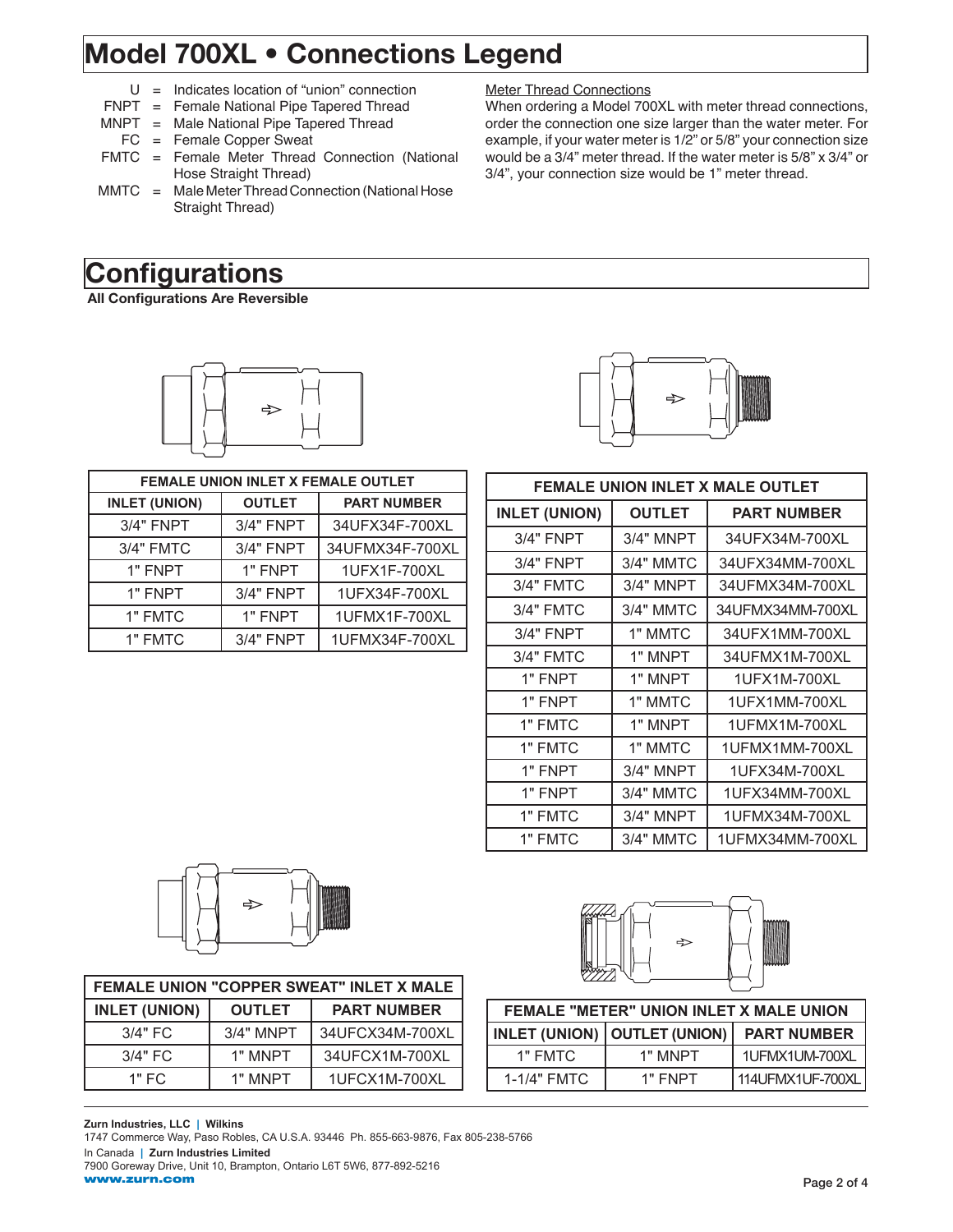# Model 700XL • How to Order

The Model 700XL is available in a variety of inlet and outlet sizes, thread types and connection types. Simply determine the inlet and outlet connection as well as the location of the union, then, select from the available configurations. The inlet connection will always be specified first in the model number. A union inlet connection with integral body outlet connection is standard. For connections other than shown below, such as BSP threads, contact your local WILKINS representative or factory.

Example: A dual check valve is to be located on the outlet side of a 3/4" water meter with male inlet and outlet connections (see "Meter Thread Connections" on previous page). The union will be located on the inlet side of the valve. The outlet requires a 1" female NPT connection.

| Inlet | Outlet | Model No.     |
|-------|--------|---------------|
| 1UFM  | 1E     | 1UFMX1F-700XL |

## Configurations (cont.)



| <b>MALE UNION INLET X FEMALE OUTLET</b>                     |         |              |  |  |
|-------------------------------------------------------------|---------|--------------|--|--|
| <b>INLET (UNION)</b><br><b>PART NUMBER</b><br><b>OUTLET</b> |         |              |  |  |
| 1" MNPT                                                     | 1" FNPT | 1UMX1F-700XL |  |  |



| <b>FEMALE UNION INLET X FEMALE OUTLET</b> |                  |                    |  |
|-------------------------------------------|------------------|--------------------|--|
| <b>INLET (UNION)</b>                      | <b>OUTLET</b>    | <b>PART NUMBER</b> |  |
| <b>1/4" FNPT</b>                          | <b>1/4" FNPT</b> | 14UFX14F-700XL     |  |
| 3/8" FNPT                                 | 3/8" FNPT        | 38UFX38F-700XL     |  |
| 1/2" FNPT                                 | $1/2"$ FNPT      | 12UFX12F-700XL     |  |
| $1/2"$ FC                                 | $1/2"$ FC        | 12UFCX12FC-700XL   |  |



| <b>FEMALE "METER UNION INLET X FEMALE UNION</b> |                       |                    |  |
|-------------------------------------------------|-----------------------|--------------------|--|
| <b>INLET (UNION)</b>                            | <b>OUTLET (UNION)</b> | <b>PART NUMBER</b> |  |
| 1" FMTC                                         | <b>3/4" FNPT</b>      | 1UFMX34UF-700XL    |  |
| 1" FMTC                                         | 1" FNPT               | 1UFMX1UF-700XL     |  |
| 1" FMTC                                         | 1" FMTC               | 1UFMX1UFM-700XL    |  |
| 1-1/4" FMTC                                     | 1" FNPT               | 114UFMX1UF-700XL   |  |

### Zurn Industries, LLC | Wilkins

www.zurn.com

1747 Commerce Way, Paso Robles, CA U.S.A. 93446 <sup>D</sup> Ph. 855-663-9876, Fax 805-238-5766 In Canada | Zurn Industries Limited 7900 Goreway Drive, Unit 10, Brampton, Ontario L6T 5W6, 877-892-5216



| <b>MALE UNION INLET X MALE OUTLET</b> |               |                    |  |  |  |
|---------------------------------------|---------------|--------------------|--|--|--|
| <b>INLET (UNION)</b>                  | <b>OUTLET</b> | <b>PART NUMBER</b> |  |  |  |
| 1" MNPT                               | 1" MNPT       | 1UMX1M-700XL       |  |  |  |



| FEMALE UNION "COPPER SWEAT" INLET X FEMALE |                  |                    |  |  |
|--------------------------------------------|------------------|--------------------|--|--|
| <b>INLET (UNION)</b>                       | <b>OUTLET</b>    | <b>PART NUMBER</b> |  |  |
| 3/4" FC                                    | <b>3/4" FNPT</b> | 34UFCX34F-700XL    |  |  |
| $3/4"$ FC                                  | 1" FNPT          | 34UFCX1F-700XL     |  |  |
| $1"$ FC                                    | 1" FNPT          | 1UFCX1F-700XL      |  |  |
| $1"$ FC                                    | $3/4"$ FNPT      | 1UFCX34F-700XL     |  |  |